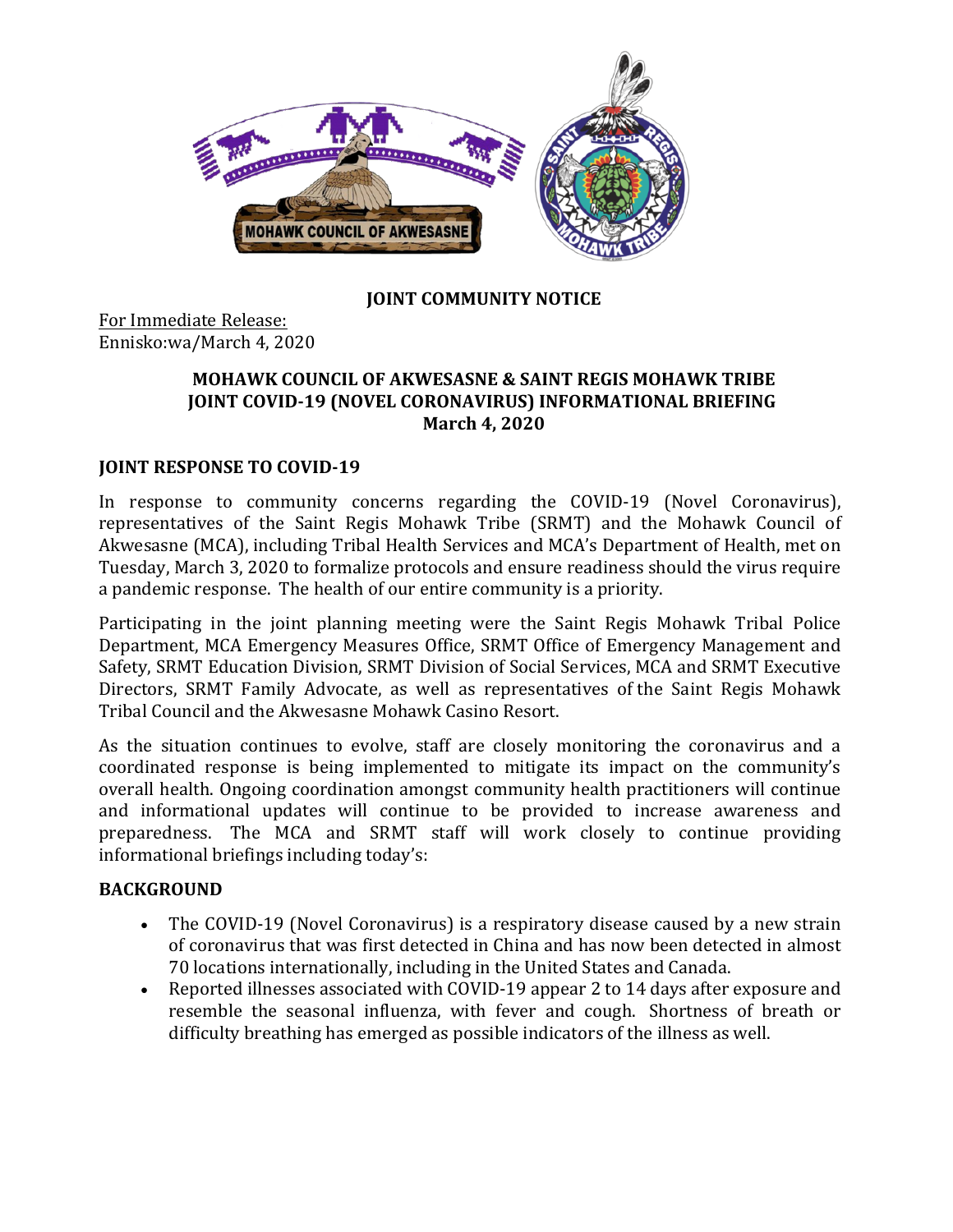#### **GENERAL UPDATES**

- 138 passengers evacuated from the Diamond Princess cruise ship have been quarantined at NAV Centre in Cornwall. All tests for the COVID-19 virus at NAV Centre have been negative. Preparations are underway for the scheduled release of the quarantined travellers on Friday, March 6, 2020.
- As of March 4, 2020, Canada has reported a total of 33 cases of COVID-19 (novel coronavirus) in the country. All cases are individuals who had recently travelled to an affected country, or their spouse/family member had. Some have already recovered completely and others remain under self-isolation. Ontario has 20 cases, British Columbia has 12, and Quebec reports 1 case.
- The U.S. has over 80 cases of confirmed COVID-19 and at least two cases of community spread, meaning the person(s) had not recently travelled or had known exposure to the virus. There have been 9 U.S. deaths.

### **TRAVEL ADVISORIES**

Canada:

• As of March 2, 2020, Canada advises the public to avoid non-essential travel to China and to avoid all travel to the Hubei province of China. Screening processes have been implemented at the 10 major airports across Canada and in the U.S. If you have recently travelled internationally, Canada advises you to monitor your health and contact a health professional who can advise on the next appropriate steps. Travellers from countries with heavy outbreaks of the virus (such as Iran and China) are undergoing screening upon arriving to the U.S. or Canada. Only those who meet certain criteria for exposure to COVID-19 will be tested for the virus. More information is available at www.canada.ca/coronavirus.

United States:

• The U.S. Center for Disease Control and Prevention advises the public to avoid nonessential travel to China, Iran, South Korea and Italy. Foreign nationals from China and Iran are not permitted to enter the U.S. due to the virus. Others arriving from a "Level 3" country may be transferred to one of 11 U.S. airports with quarantine procedures in place. More information is available at www.cdc.gov.

### **PREVENTION**

There is currently no vaccine to prevent coronavirus, but the best way to prevent illness is to avoid being exposed to viruses in general by:

- Avoid close contact with people who are sick,
- Avoid touching your eyes, nose and mouth,
- Stay at home when you are sick,
- Cover your cough or sneeze with a tissue or inside area of your elbow,
- Clean and disinfect frequently touched objects and surfaces, and
- Wash your hands often with soap and warm water for at least 20 seconds.

NOTE: Facemasks should only be used by people who show symptoms of COVID-19 and health professionals to help prevent the spread of the disease to others.

### **SYMPTOMS**